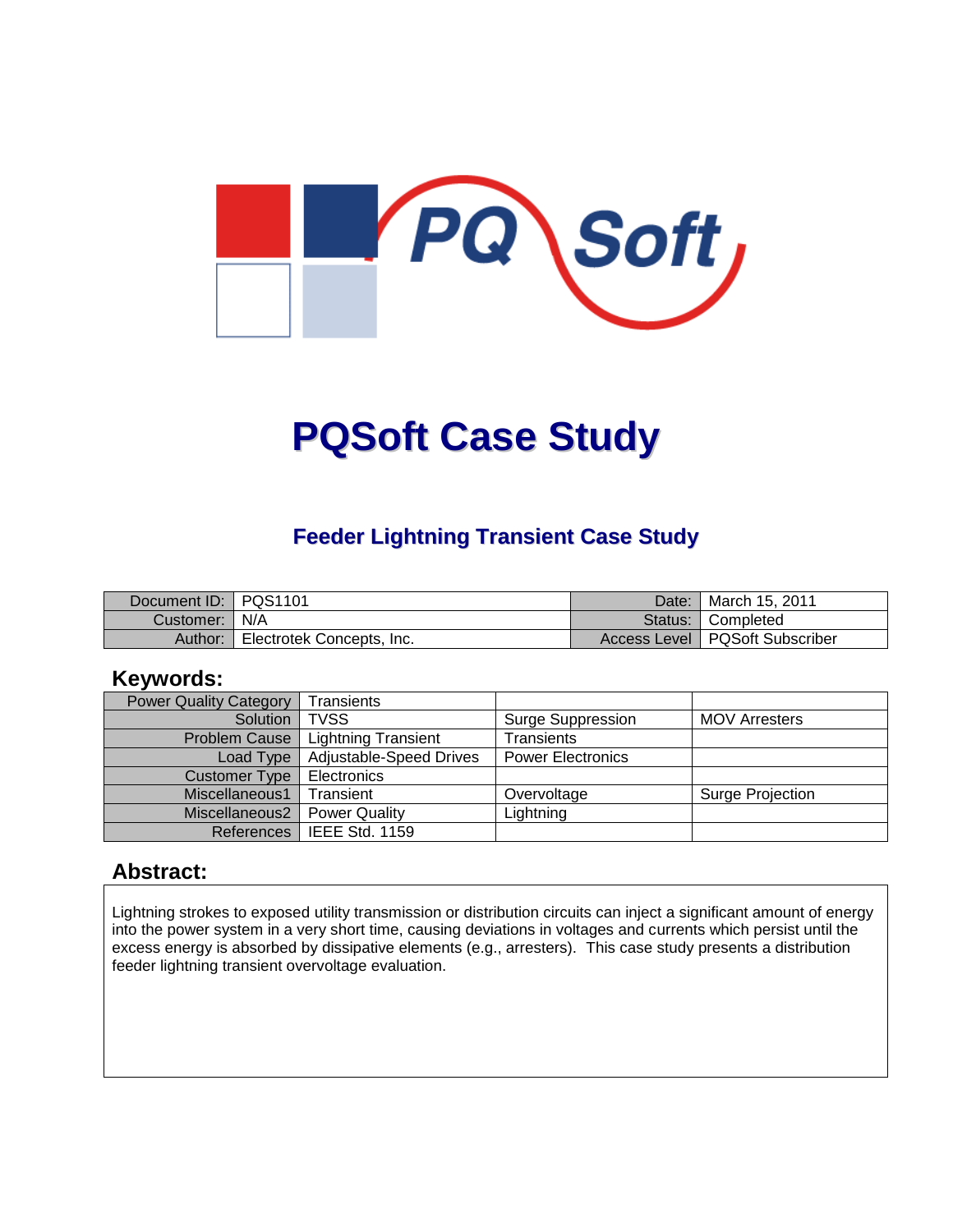# **TABLE OF CONTENTS**

# **LIST OF FIGURES**

| Figure 1 - Illustration of Oneline Diagram for Lightning Transient Overvoltage Evaluation3 |  |
|--------------------------------------------------------------------------------------------|--|
|                                                                                            |  |
|                                                                                            |  |
|                                                                                            |  |
|                                                                                            |  |
|                                                                                            |  |
|                                                                                            |  |
|                                                                                            |  |
|                                                                                            |  |
|                                                                                            |  |

### **RELATED STANDARDS**

IEEE Std. 1159, IEEE Std. C37.011

## **GLOSSARY AND ACRONYMS**

| Adjustable-Speed Drive           |
|----------------------------------|
| <b>Crest Factor</b>              |
| <b>Displacement Power Factor</b> |
| Power Factor                     |
| <b>Pulse Width Modulation</b>    |
| <b>Total Harmonic Distortion</b> |
| <b>True Power Factor</b>         |
|                                  |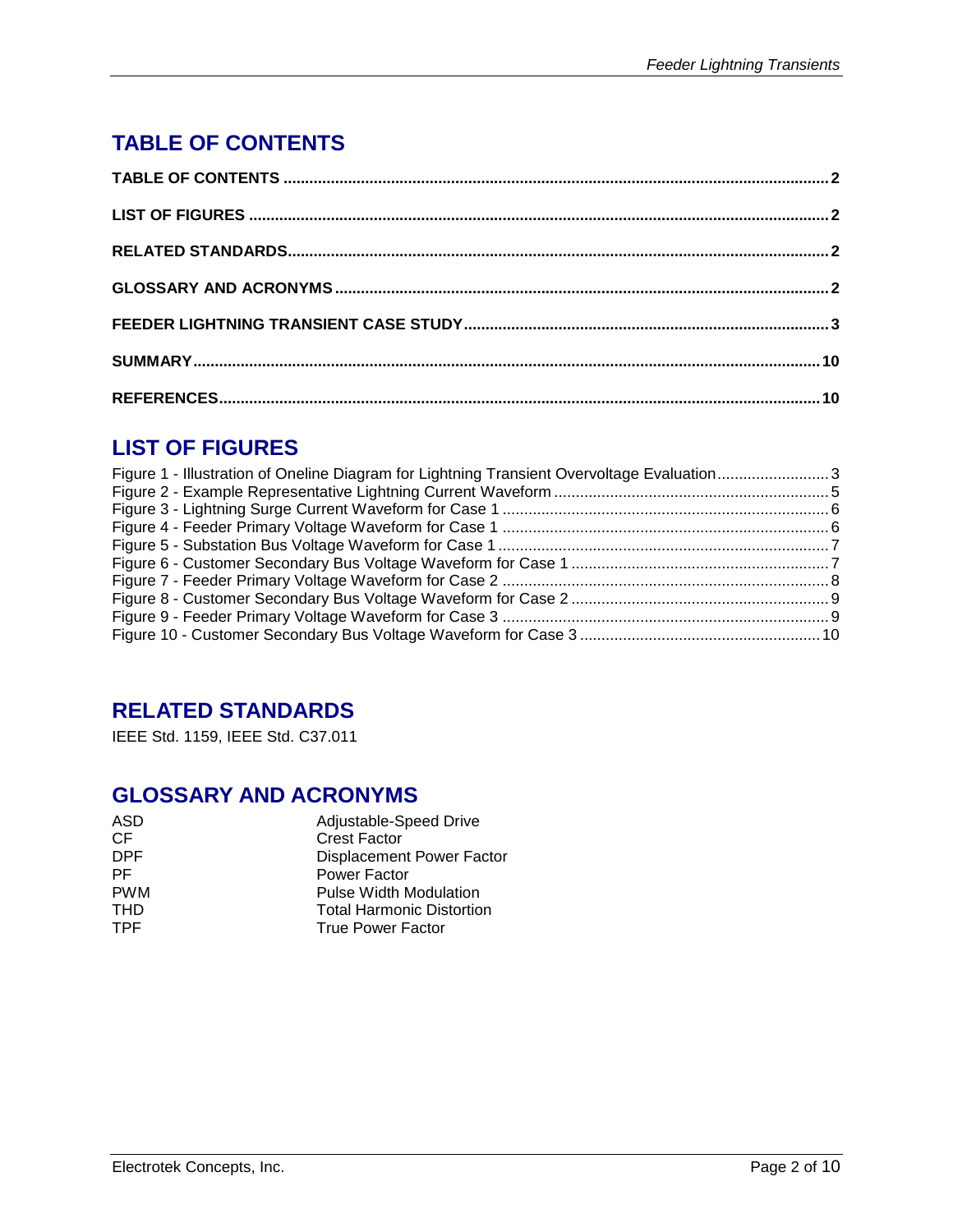#### **FEEDER LIGHTNING TRANSIENT CASE STUDY**

A utility distribution system lightning transient analysis case study was completed for the system shown in [Figure 1.](#page-2-0) The case study investigated the potential for severe high frequency transient overvoltages on distribution feeder primary and customer secondary buses during a lightning strike on the feeder primary. The power conditioning mitigation alternative of MOV surge arresters was also evaluated.

The simulations for the case study were completed using the PSCAD® program. A high-frequency transient model was created to simulate the lightning transients and resulting overvoltages and arrester energy duties. A high-frequency model was required to accurately represent the very high lightning transient frequencies. The lightning surge was assumed to be a current source with a very fast rise time (e.g., 8x20µsec).

The modeled circuit consisted of a 138 kV utility substation supplying a 50 MVA, 138kV/34.5kV substation transformer. A high frequency, distributed parameter transmission line model was required to accurately represent the traveling wave (reflections) effects during the lightning transient. Two 34.5 kV distribution feeders were included in the model. The first feeder consisted of 5-mile and 15-mile overhead feeder segments that were modeling using the distributed parameter transmission line model. The second feeder included 3-mile and 9-mile underground cable segments that were modeled using the frequency dependent cable model. Both line and cable constants were determined and the data was used to help validate the system model.

Traditional inductive transformer models generally look like an open circuit to the very high frequency lightning transients. Therefore, the 60 Hz transformer model can be improved by adding capacitances between windings and from the windings to ground. This type of model will act as a capacitive voltage divider to transfer a portion of the surge from the primary to the secondary windings. Bushing and winding capacitance values for the substation and customer step-down transformers were assumed based on typical data. Other substation equipment, such as circuit breakers and instrument transformers, are represented by their stray capacitances to ground. Typical stray capacitance values of substation equipment are provided in Annex B of IEEE Std. C37.011.



<span id="page-2-0"></span>**Figure 1 - Illustration of Oneline Diagram for Lightning Transient Overvoltage Evaluation**

Lightning is a weather-related phenomenon that is often thought to be the principal cause of most high frequency transients. Energy from lightning strokes may enter the power system in several ways. A direct stroke to exposed equipment (e.g., overhead distribution feeder) is the most obvious. Because of the high-frequency and high-energy associated with a lightning flash, it is also possible for significant energy to be coupled into the power system from indirect strokes as well. Finally, in situations where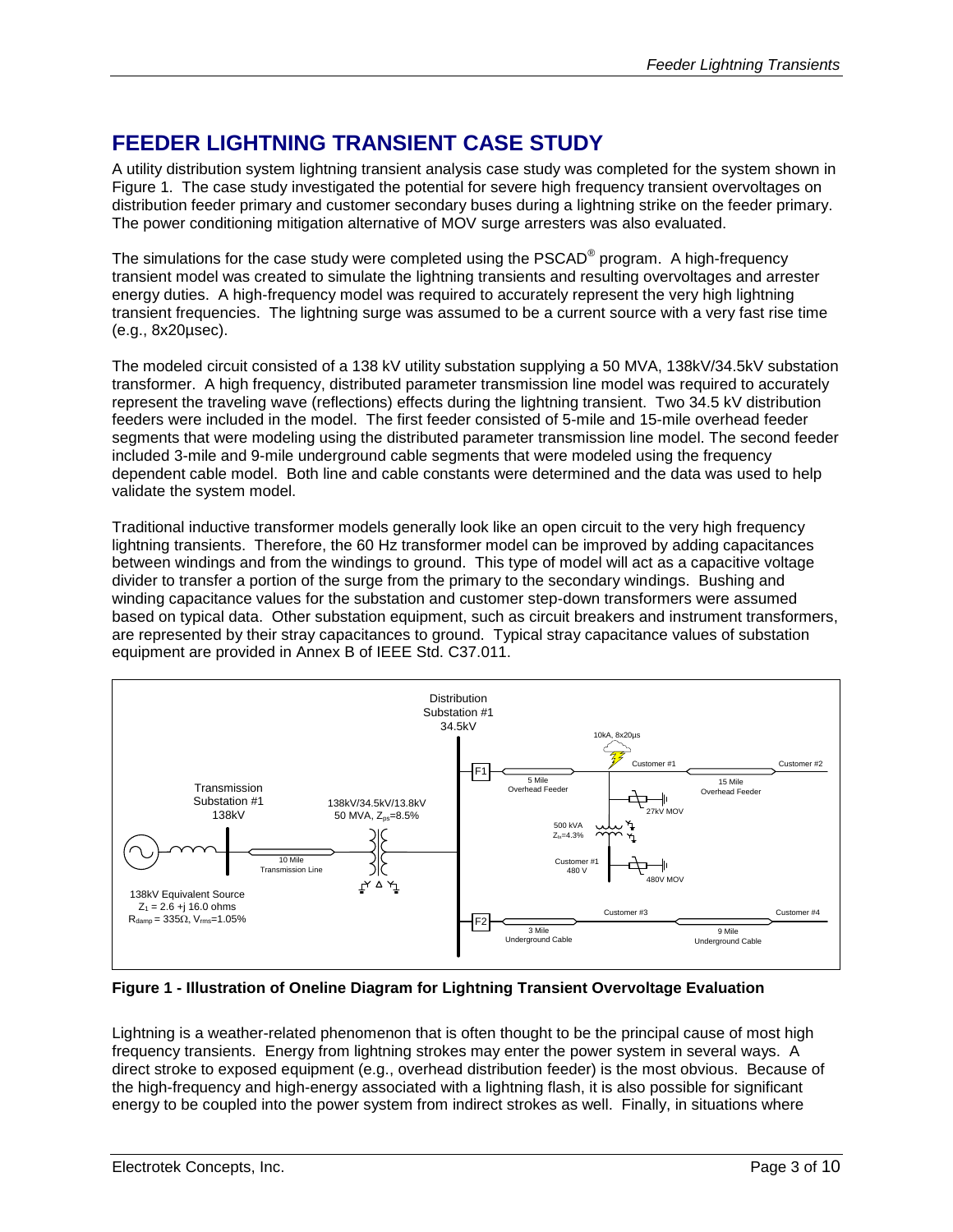more than one ground reference exists, it is possible for the potential difference generated by conduction of stroke current to ground to be conductively coupled into equipment. This can be especially important for computer and communications equipment.

Susceptibility of the power system to lightning is best characterized statistically, since the occurrence rate and stroke current magnitudes of lightning ground flashes is otherwise impossible to predict. Based on years of observations, the incidence of cloud-to-ground lightning flashes has been related to the level of thunderstorm activity, or isokeraunic level, in a general region. Magnitudes of lightning stroke currents range from 2 kA to 200 kA, although the probability of very small or very large magnitude is low. The average lightning surge current is approximately 30 kA.

When lightning strikes a portion of the power system directly, a voltage impulse equal to the product of the stroke current and the equivalent surge impedance of the power system will be created. The surge will propagate in all directions on the power system, dividing amongst all available paths at terminations. Energy may also be coupled into circuits that are not directly connected to the stricken system. The rapid rate-of-rise and high magnitude impulse will result in operation of surge arresters or flashover of line or equipment insulation. The high energy associated with a direct strike to the power system can easily exceed the withstand capability of surge arresters or other protective devices since they are not designed for this severe contingency.

Transient surges coupled into the power system from indirect strokes will propagate in a similar manner. While utility system protective equipment will operate properly and be able to withstand such an occurrence, there are mechanisms by which the effects of the indirect stroke can affect customer utilization equipment. High currents diverted into the grounding system by surge arresters will raise the potential of a local ground grid well above that of "true earth." This "ground potential rise" (GPR) is of no consequence for equipment referenced only to the affected grid; there are situations however, where connections to remote ground references can result in misoperation or equipment damage under these conditions. Shielded communications and data circuits may be especially susceptible. Circuits connecting nearby buildings may be exposed to GPR should the building ground grids be separated electrically and one of them is struck by lightning. Under these conditions, an "isolated" computer ground can be a source of damaging or even lethal voltages and for this reason should never be used.

When evaluating these disturbances, it is important to remember that the stress on equipment is based on the impulse magnitude and duration plus the magnitude of the fundamental component at the instant of the impulse. The most common cause of impulsive transients is lightning. Due to the high frequencies involved, impulsive transients are generally damped quickly by resistive components in the circuit (e.g., conductor and transformer resistance). These transients are most prevalent very close to the disturbance that causes the transient (e.g., lightning, switching event, etc.) and there can be significant differences in the transient characteristic from one location within a facility to another.

[Figure 2](#page-4-0) shows two representative lightning current waveforms commonly used in transient simulation studies. The figure shows a 20 kA—1.2x50 μsec and a 20 kA—8x20 μsec lightning stoke current characteristic. The simulation was completed using the PSCAD program.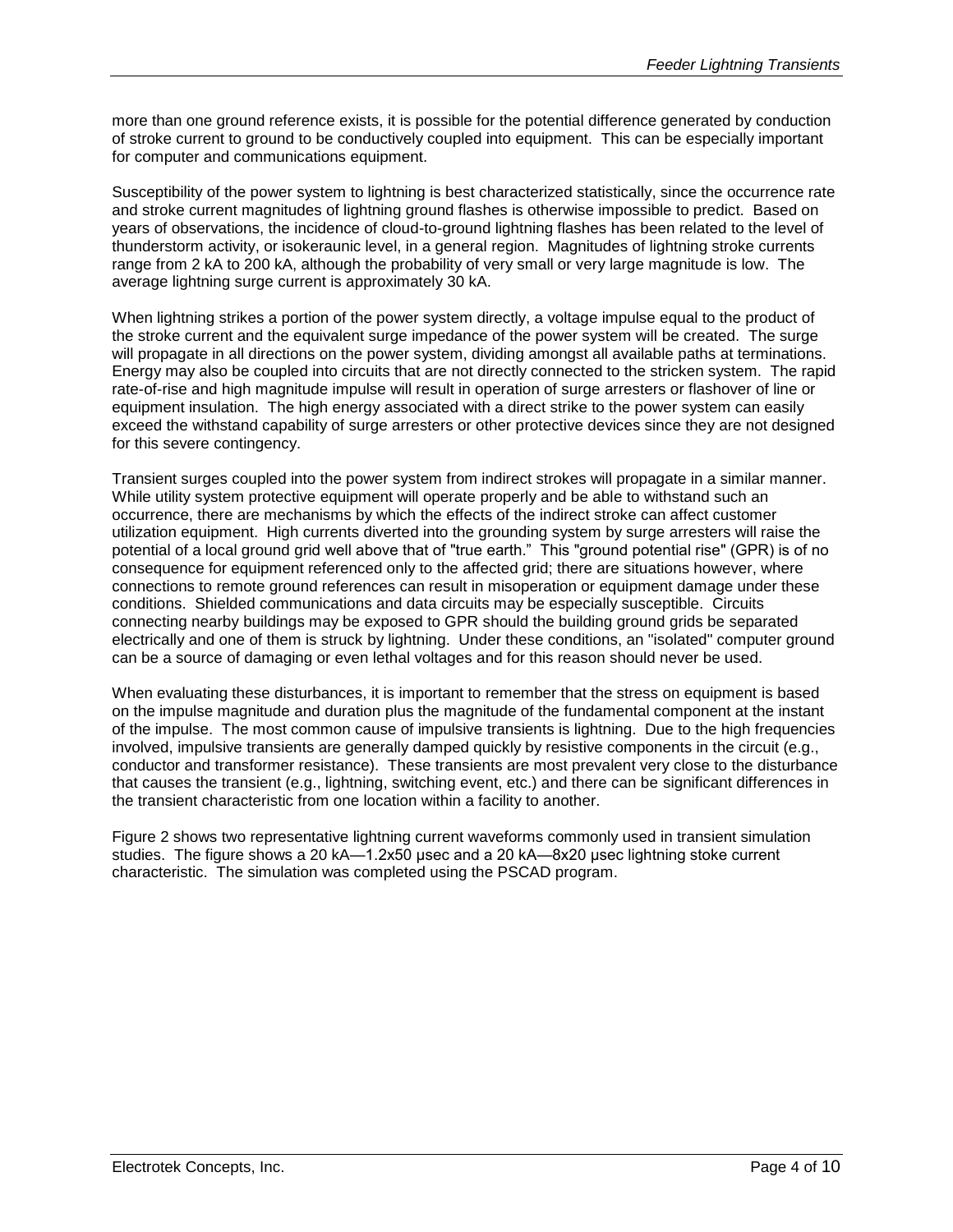

<span id="page-4-0"></span>**Figure 2 - Example Representative Lightning Current Waveform**

The first simulation (Case 1) case involved a lightning strike to the 34.5kV feeder #1 at the Customer #1 primary bus (Phase A) with no MOV arresters included in the model. The specifications of the lightning current waveform were a 10 kA magnitude and an 8x20 μsec characteristic. The simulated lightning current waveform is shown in [Figure](#page-5-0) 3.

[Figure 4](#page-5-1) shows the resulting feeder primary voltage for Case 1. The peak transient voltage with no arresters included in the model was 243.7 kV. The waveform illustrates voltage reflections from the ends of the overhead feeder and underground cable segments. [Figure 5](#page-6-0) shows the corresponding substation bus voltage, which has a peak voltage magnitude of 192.5 kV and [Figure 6](#page-6-1) shows the Customer #1 secondary bus voltage, which has a peak voltage of 3212.9 V.

A 27 kV MOV arrester was included on the primary winding of the Customer #1 transformer for Case 2. The assumed ratings for the arrester included:

| Maximum Continuous Operating Voltage (MCOV): 24.4 kV |  |
|------------------------------------------------------|--|
|                                                      |  |
|                                                      |  |
|                                                      |  |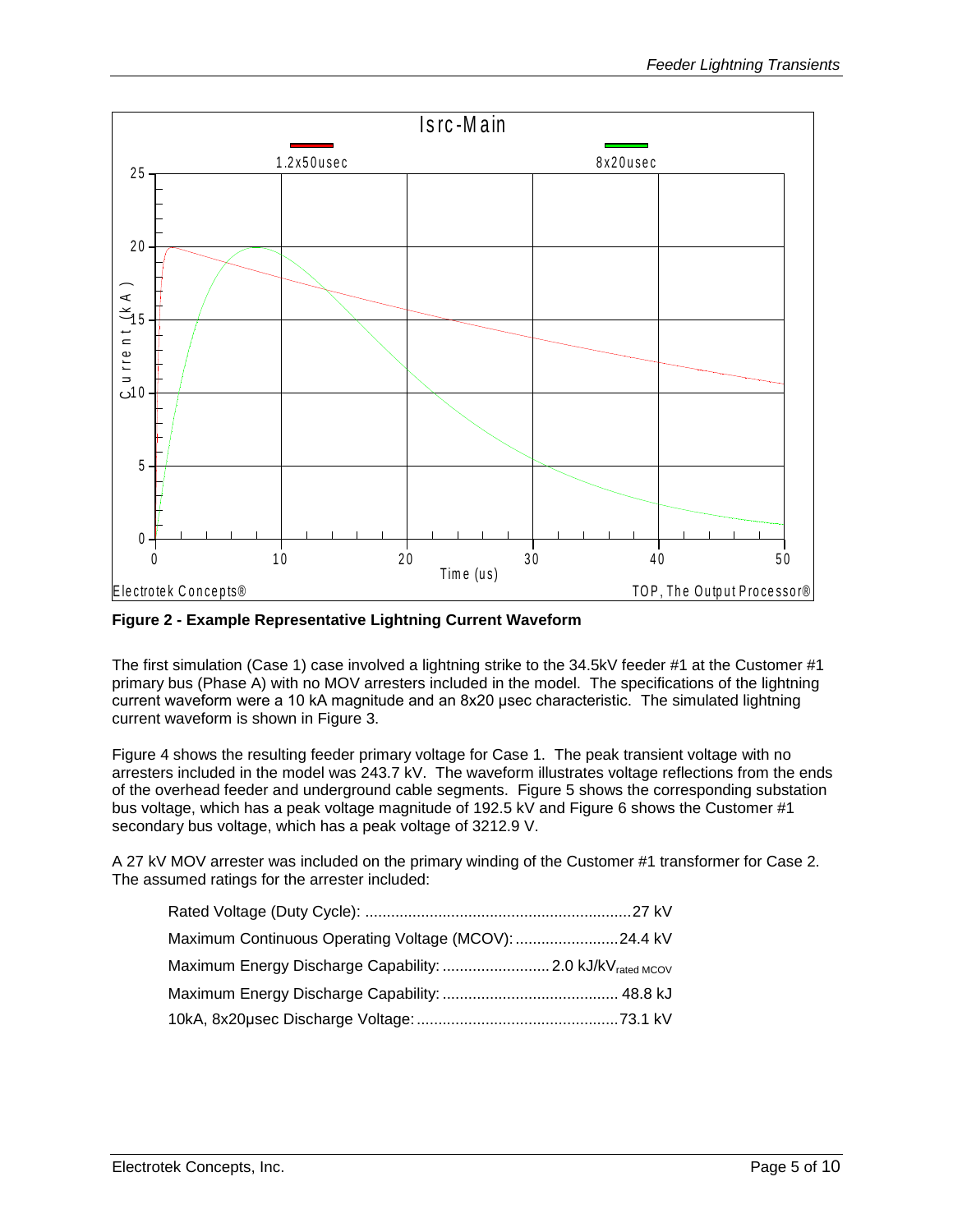

<span id="page-5-0"></span>**Figure 3 - Lightning Surge Current Waveform for Case 1**



<span id="page-5-1"></span>**Figure 4 - Feeder Primary Voltage Waveform for Case 1**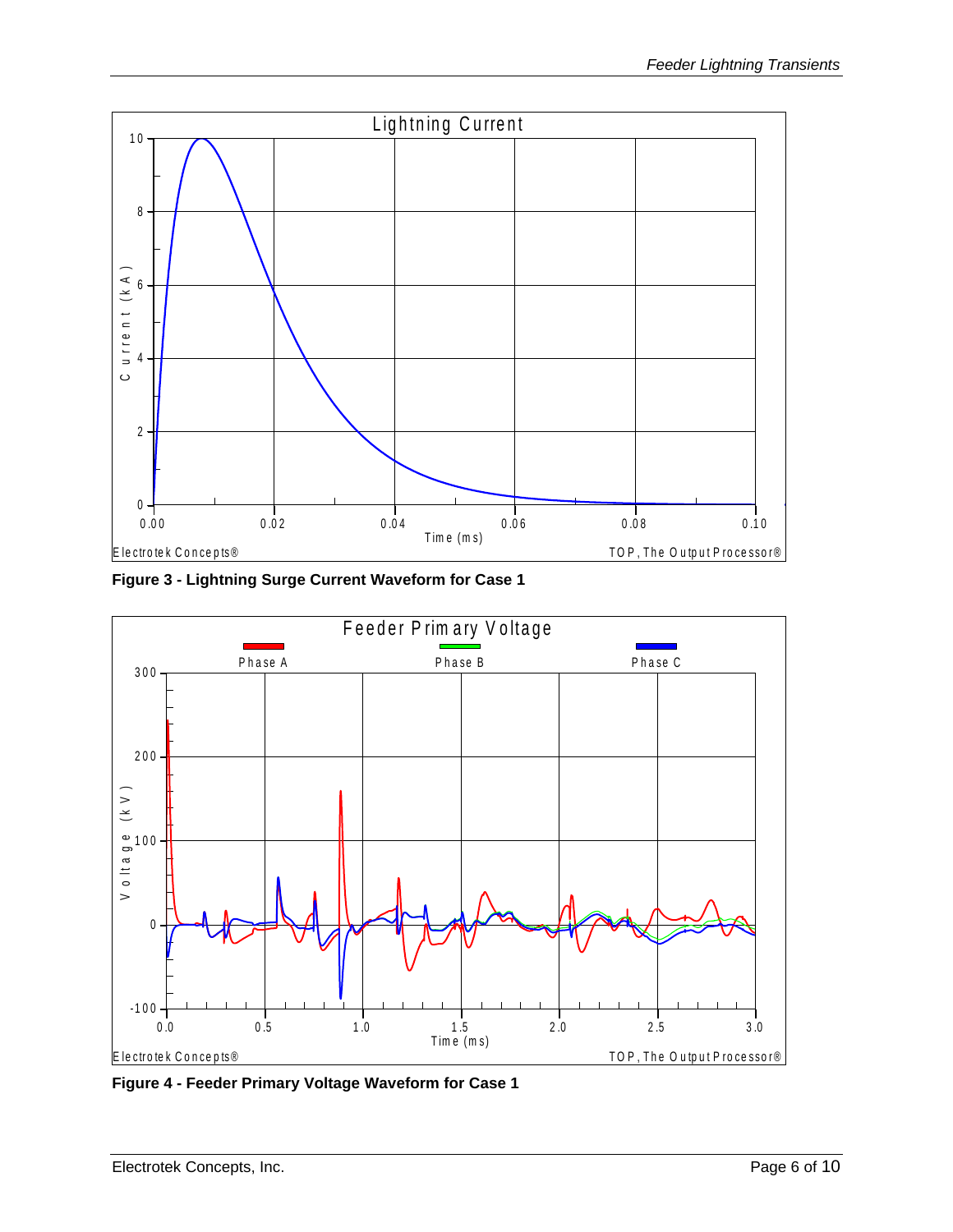

<span id="page-6-0"></span>**Figure 5 - Substation Bus Voltage Waveform for Case 1**



<span id="page-6-1"></span>**Figure 6 - Customer Secondary Bus Voltage Waveform for Case 1**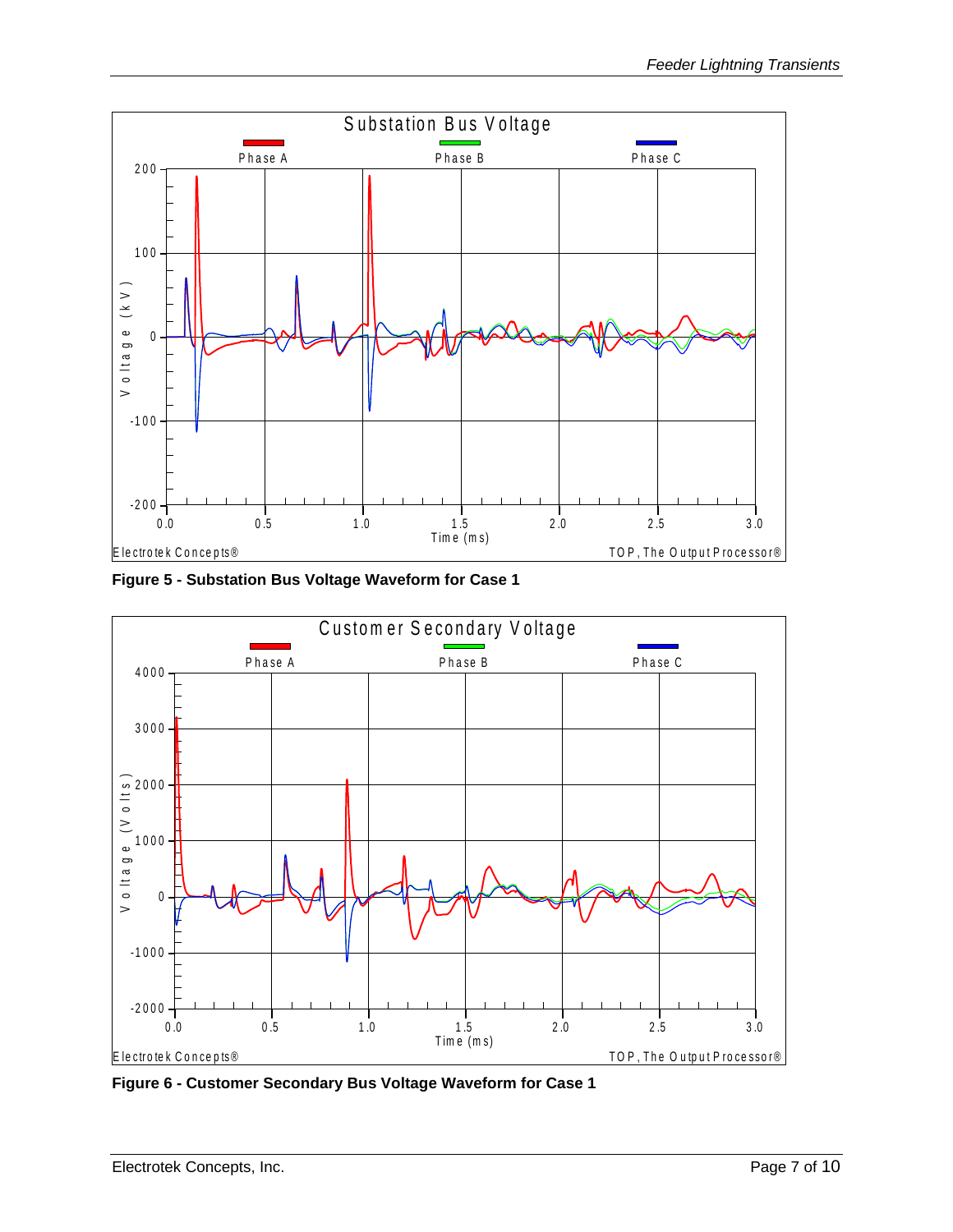Case 2 involved a lightning strike to the 34.5kV feeder #1 at the Customer #1 primary bus with the 27 kV MOV arrester included in the model. [Figure 7](#page-7-0) shows the resulting feeder primary voltage. The peak transient voltage with the arrester included in the model was 70.1 kV, which was approximately equal to the arrester's 10 kA discharge voltage.

The simulated arrester energy duty was 8.0 kJ, which was approximately 16% of the assumed energy capability. [Figure 8](#page-8-0) shows the corresponding Customer #1 secondary bus voltage, which has a peak voltage of 961.5 V.

A low voltage surge arrester was included on the secondary winding of the Customer #1 transformer for Case 3. The assumed ratings for the arrester included:

| Maximum Continuous Operating Voltage (MCOV): 305 V |  |
|----------------------------------------------------|--|
|                                                    |  |
|                                                    |  |

Case 3 involved a lightning strike to the 34.5kV feeder #1 at the Customer #1 primary bus with both the primary and secondary arresters included in the model.

[Figure 9](#page-8-1) shows the resulting feeder primary voltage. The peak transient voltage with the primary arrester included in the model was 70.1 kV. Figure 10 shows the corresponding Customer #1 secondary bus voltage with the secondary arrester included in the model. The peak voltage was reduced from 961.5 V to 672.8 V. The energy duty for the secondary arrester was less than 10 J. Fprimary voltage. The peak to<br>
I Figure 10 shows the corresp<br>
F e secondary arrester was less<br>
F e e der P rim ary V oltage



<span id="page-7-0"></span>**Figure 7 - Feeder Primary Voltage Waveform for Case 2**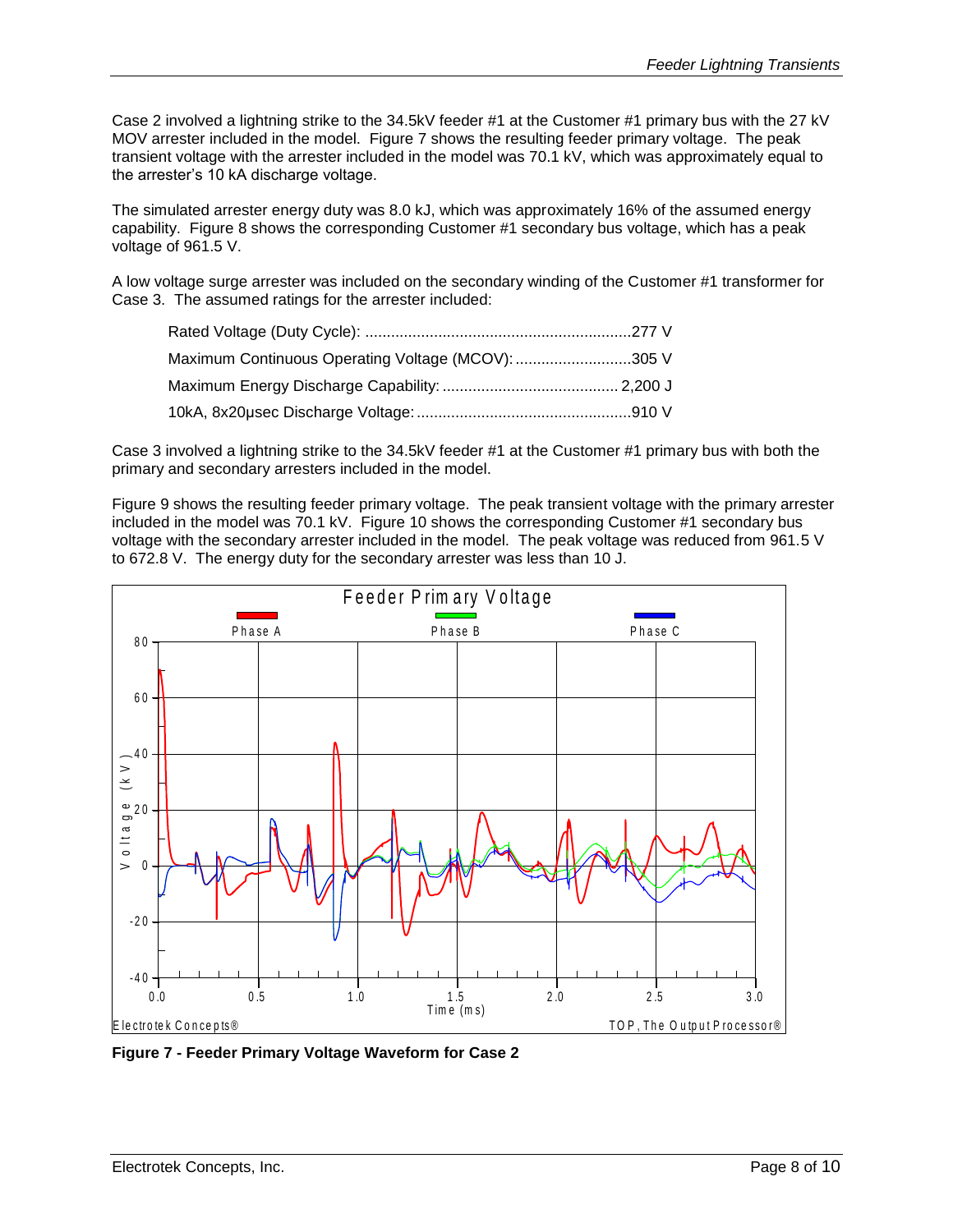

<span id="page-8-0"></span>**Figure 8 - Customer Secondary Bus Voltage Waveform for Case 2**



<span id="page-8-1"></span>**Figure 9 - Feeder Primary Voltage Waveform for Case 3**